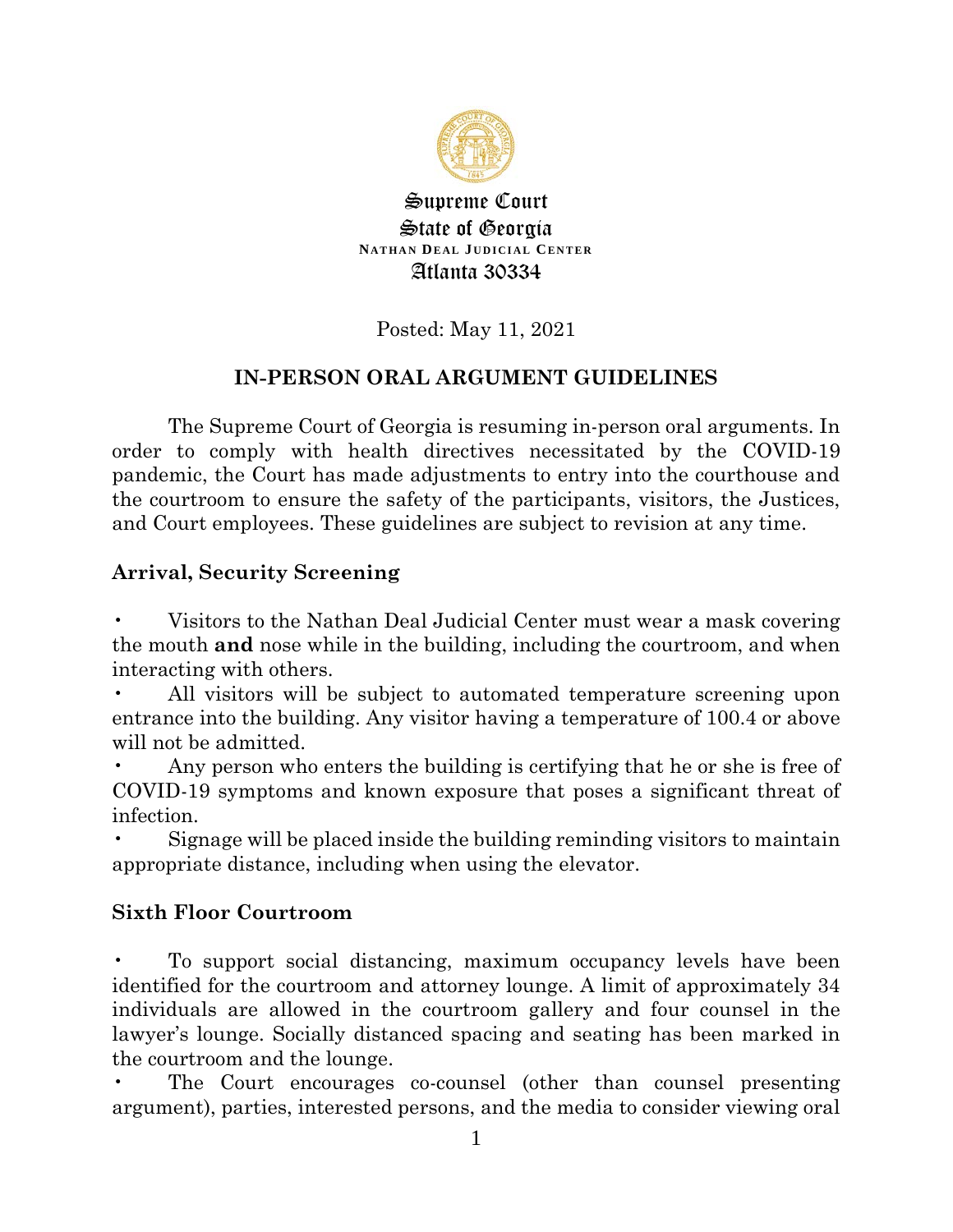arguments remotely via the Court's simultaneous livestream available on days oral argument is heard at www.gasupreme.us. The oral argument sessions are also recorded and posted on the Court's website at https://www.gasupreme.us/watch/.

The admittance of participants in scheduled proceedings will be prioritized over members of the public. Counsel should notify the Clerk of Court or Chief Deputy Clerk as soon as possible of any interested persons who need to be in the courtroom during the scheduled argument.

#### **Counsel Instructions**

• Counsel who are experiencing symptoms including fever, cough, and shortness of breath, chills, sore throat, new loss of taste or smell, or muscle pain the day of oral argument should stay home and immediately contact the Clerk's office to reschedule the in-person argument.

• Once through security, counsel will proceed to the sixth floor courtroom to check-in with the Clerk. You will be notified of any additional instructions related to your check-in after confirming your intention to appear.

• A maximum of two attorneys are permitted at counsel table.

• Bottled water and hand sanitizer will be available at the table.

• Each counsel orally arguing may remove their face mask at the podium while arguing and shall put the mask back on when they have completed the argument.

• Counsel are asked to wipe the microphone and top surface of the podium at the end of their argument with the wipes that will be placed on the podium.

• At the end of each oral argument, counsel will be asked to exit the bar in a manner that respects physical distancing.

There will be a break of at least 15 minutes between arguments during which time the counsel tables, counsel chairs, and the podium will be sanitized.

### **Preventative Protocols:**

• Common areas such as lobbies, elevators and washrooms will be cleaned and disinfected frequently by the Georgia Building Authority.

• The building's state-of-the-art ventilation system includes UV lighting to reduce toxins and bacteria that can enter the air stream.

• Hand sanitizer will be available for use throughout the building, including outside the courtroom.